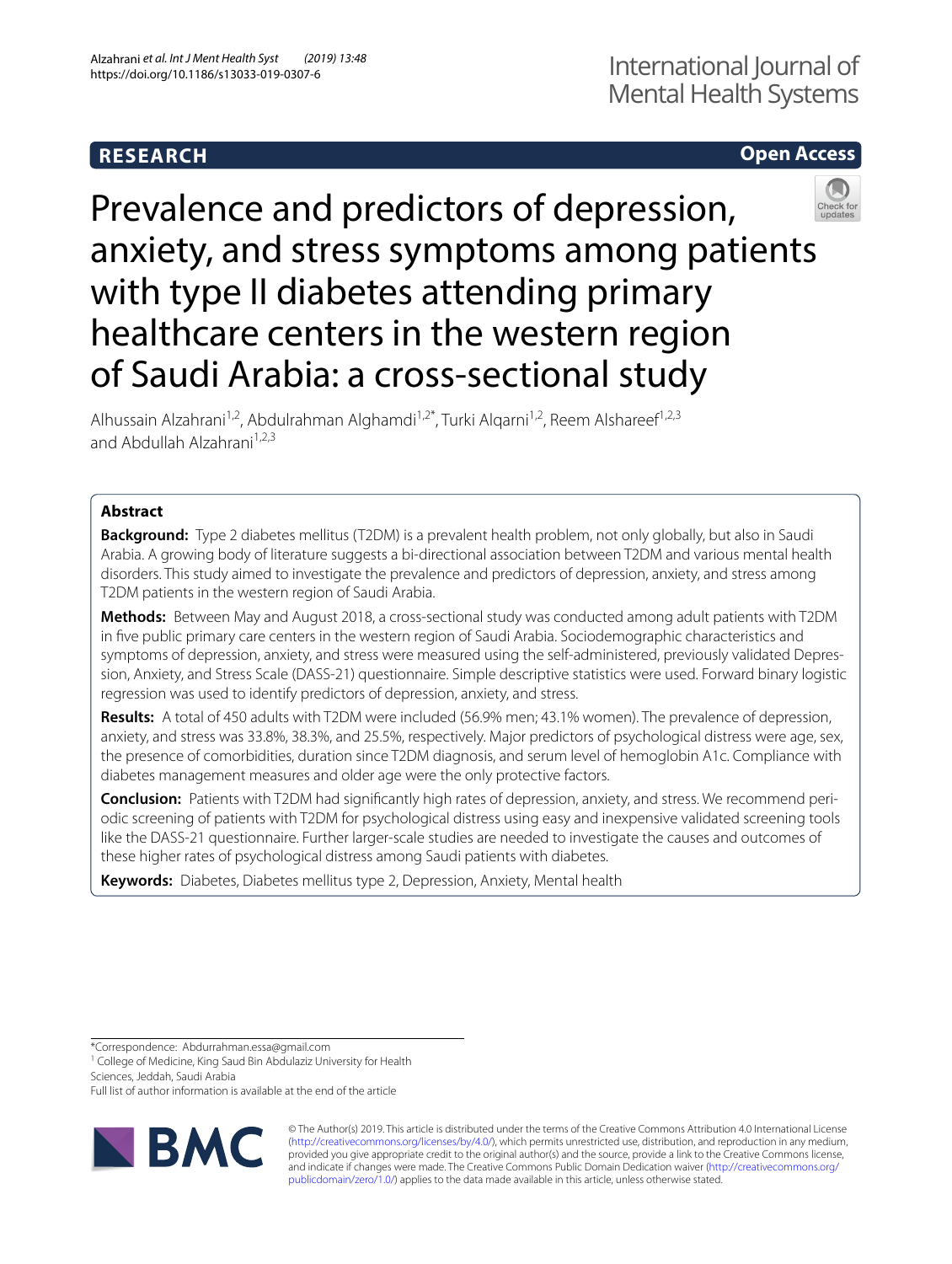## **Background**

Diabetes mellitus is a chronic metabolic disease caused by impairment or defciency in the production of insulin in the pancreas [\[1\]](#page-5-0). It is divided into type 1 and type 2 diabetes mellitus (T2DM). T2DM is clinically diagnosed when the patient presents with a fasting plasma glucose level of  $>$  7.0 mmol/L, a plasma glucose values  $>$  11.1 in a 2-h plasma oral glucose tolerance test of 75 g, or glycated hemoglobin A1c level (HbA1c)  $> 6.5\%$  [[1\]](#page-5-0). It is wellknown to be associated with multiple ophthalmological, renal, cardiovascular, neurological, and musculoskeletal complications. According to the World Health Organization (WHO), 422 million adults had diabetes in 2014, which accounted for 8.5% of the global population [[2\]](#page-5-1). In Saudi Arabia, the prevalence of diabetes mellitus, according to the WHO, is estimated to be 14.4% among adults [[3\]](#page-5-2).

Depression is a serious and common illness which negatively afects how a person feels, thinks, and act [\[4](#page-5-3)]. People with depression might also present with anxiety, a feeling of tension and worried thoughts combined with physical changes [\[5](#page-5-4)], and stress, a relationship between a person and his or her environment that is described to be exceeding his or her resources thereby endangering his or her wellbeing  $[6]$  $[6]$ . These negative emotions affect the quality of life in all aspects, including sleep patterns, diet, education, career, relationship, and health, and also afect friends, family, and colleagues [\[7](#page-5-6)]. In 2015, the WHO estimated the prevalence of depression and anxiety disorders to be around 4.4% and 3.6%, respectively [[8\]](#page-5-7). In Saudi Arabia, the prevalence of depression and anxiety disorders in 2017 was estimated to be around 4.5% and 4.3%, respectively [\[8\]](#page-5-7).

Previous studies have investigated the association and prevalence of depression, anxiety, and stress among patients with T2DM in different countries  $[9-16]$  $[9-16]$ . A study observing 245,404 patients found that depression plays an important role in predicting the prognosis of chronic diseases [\[17\]](#page-6-1). It indicated that when depression was combined with a chronic disease, it was the greatest factor contributing to health deterioration compared to depression alone, chronic disease alone, and a combination of chronic diseases without depression [\[17\]](#page-6-1). In Saudi Arabia, few studies with small sample sizes have investigated the prevalence, characterization, and predictors of depression and anxiety only among T2DM patients. Previous studies have assessed the prevalence of depression with or without anxiety  $[18–27]$  $[18–27]$  $[18–27]$ . The prevalence of depression among T2DM patients ranged from 14.5 to 77.8%. Anxiety was reported in only two studies and was found to occur at a rate of 43.6% and 28% [\[25](#page-6-4), [26](#page-6-5)].

Therefore, the aim of this study was to identify the prevalence and predictors of depression, anxiety, and stress among T2DM patients attending five primary health care centers in the western region of Saudi Arabia.

## **Methods**

This cross-sectional study was conducted between June and November 2018 in fve primary healthcare centers of the Ministry of National Guards Health Afairs (MNGHA) in the western region of Saudi Arabia. The medical services of the MNGHA is composed of primary healthcare services scattered over the Saudi Arabia along with hospital and medical cities provide more advanced for all beneficiaries. The basic population consisted of all Saudi adults ( $\geq$  18 and <70 years old), men and women, who were diagnosed with T2DM more than 1 year ago. Those with a previous history of psychiatric illnesses or cognitive impairment were excluded, Ethical approval to conduct the study was obtained from King Abdullah International Medical Research Center (KAIMRC) (reference number: RYD-18-417780-108442). Informed consents were obtained from all participants.

The yearly average number of patients with diabetes who attend these primary healthcare centers of the MNGHA is around 15,000. This number was used to calculate the sample size needed for this study. Considering a 95% confdence interval (CI), a 5% margin of error, and a presumed prevalence of depression of 50% (based on data from the Alqassem region)  $[26]$  $[26]$ , the minimum required sample size was calculated to be 375. Considering a 10% non-response rate, the fnal sample size was 450. We followed a quota sampling technique where 90 patients were selected from each center.

Data were collected by distributing a self-administered questionnaire composed of two parts. The first section addressed the sociodemographic data of each patient and the current status of diabetes mellitus indicated by fndings such as the duration of diabetes, regularity of follow-up (every 3 to 6 months based on patient's condition), most recent HbA1c, current regimen for diabetes management, and complications of diabetes. The second part screened for depression, anxiety, and stress using the previously-validated Arabic version of the Depression, Anxiety, and Stress Scale (DASS-21) questionnaire [[28\]](#page-6-6). It consists of 21 items distributed on three scales for depression, anxiety, and stress, i.e. seven items each. Subjects are asked if they experience a set of symptoms for each scale during the last week. These items are designed to assess the symptoms of depression, anxiety, and stress on a scale from '0' (does not apply to me) to '3' (applies to me most of the time). Scores for each scale of the DASS-21 are calculated by summing the scores of the items and multiplying by 2 to match the original 42-question version of the questionnaire [\[28](#page-6-6)]. For depression, a score < 9 is 'normal,' 10–13 is 'mild,' 14–20 is 'moderate,'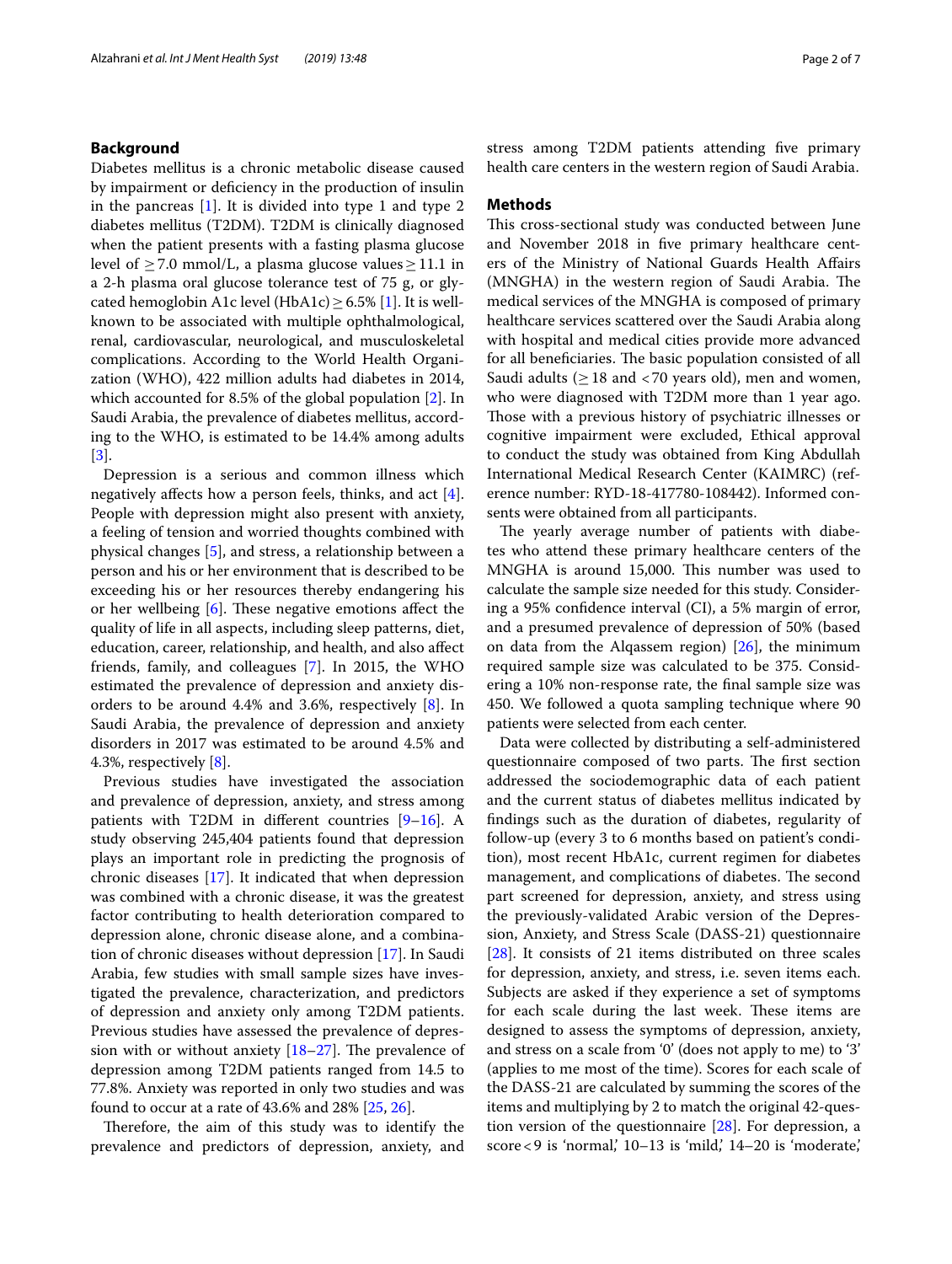21–27 is 'severe,' and>27 is 'extremely severe.' For anxiety, a score $<$ 7 is 'normal, 8–9 is 'mild, 10–14 is 'moderate,' 15–19 is 'severe,' and>19 is 'extremely severe.' Finally, for stress, a score <  $14$  is 'normal,'  $15-18$  is 'mild,'  $19-25$  is 'moderate,' 26–33 is 'severe,' and >33 is 'extremely severe.'

Data management and analyses were performed with the Statistical Package for Social Sciences (SPSS, version 23.0.0.0, IBM, USA). Descriptive statistical analyses were performed for the study sample. Values were reported as proportions and percentages for categorical variables and as means and standard deviations or modes with ranges for continuous variables. Using participants' characteristics as independent variables, a forward binary logistic regression was performed to assess the probability of being afected by any of the three forms of psychological distress (depression, anxiety, and stress). The results were reported as odds ratios (ORs) with 95% CIs. Statistical significance was considered at a  $p$ -value < 0.05.

# **Results**

## **Baseline characteristics**

A total of 450 patients agreed to participate and completed the survey. Of them, 256 (56.9%) were men, and 194 (43.1%) were women. The majority of participants were married (389; 86.4%) and had received some sort of education (ranging from primary school to advanced postgraduate degrees) (377; 83.8%). Approximately 170 (37.8%) participants were unemployed, and 191 (42.4%) had a monthly income less than <5000 SR. A family history of depression, anxiety, or stress was present in only 32 (7.1%) respondents. Further details of the sociodemographic characteristics are provided in Table [1.](#page-2-0)

## **Characteristics and status of T2DM**

The median duration of T2DM among the participants was 8 (75) years. As shown in Table [2,](#page-3-0) approximately twothirds of patients reported regular follow-up for their T2DM with their primary care physicians (288; 64%) and developed no T2DM-related complications (286; 63.8%). The most common T2DM management applied to respondents were lifestyle modifcations accompanied by oral medications (252; 56%); the rate of compliance with these measures was reported to be 58.9%.

### **Prevalence of depression, anxiety, and stress**

Anxiety was the most common form of psychological distress present among the participants (171; 38%). Moreover, around 153 (33.8%) participants had depression, and  $125$   $(25.3%)$  experienced stress. There was a female

## <span id="page-2-0"></span>**Table 1 Sociodemographic characteristics of the participants**

| Variable                                         | Mean $(\pm SD)/n$ (%) |  |
|--------------------------------------------------|-----------------------|--|
| Age (years)                                      | 56.9 $(\pm 11.1)$     |  |
| Body mass index (kg/m <sup>2</sup> )             |                       |  |
| < 18.5                                           | 3(0.7)                |  |
| $18.5 - 24.9$                                    | 77 (17.1)             |  |
| $25 - 29.9$                                      | 144 (32)              |  |
| $30 - 34.9$                                      | 129 (28.7)            |  |
| 35-39.9                                          | 58 (12.9)             |  |
| >40                                              | 39 (8.7)              |  |
| Marital status                                   |                       |  |
| Never married                                    | 3(0.7)                |  |
| Married                                          | 389 (86.4)            |  |
| Widow/widower                                    | 41 (9.1)              |  |
| Divorced/separated                               | 17(3.8)               |  |
| Offspring                                        |                       |  |
| No                                               | 15(3.3)               |  |
| Yes                                              | 435 (96.7)            |  |
| Level of education                               |                       |  |
| No formal education                              | 73 (16.2)             |  |
| Primary school                                   | 72 (16)               |  |
| Intermediate school                              | 79 (17.6)             |  |
| Secondary school                                 | 120 (26.7)            |  |
| College                                          | 94 (20.9)             |  |
| Higher education (Master's, Ph.D.)               | 12(2.7)               |  |
| Occupation                                       |                       |  |
| Retired                                          | 158 (35.1)            |  |
| Unemployed                                       | 170 (37.8)            |  |
| Employed                                         | 122 (27.1)            |  |
| Income (in SR)                                   |                       |  |
| < 5000                                           | 191 (42.4)            |  |
| 5000-10,000                                      | 138 (30.7)            |  |
| 10,001-15,000                                    | 85 (18.9)             |  |
| 15,001-20,000                                    | 20(4.4)               |  |
| > 20,000                                         | 16(3.6)               |  |
| Smoking status                                   |                       |  |
| Smoker                                           | 195 (43.3)            |  |
| Non-smoker                                       | 255 (56.7)            |  |
| Comorbidities                                    |                       |  |
| No                                               | 143 (31.8)            |  |
| Yes                                              | 307 (68.2)            |  |
| History of cancer                                |                       |  |
| No                                               | 437 (97.1)            |  |
| Yes                                              | 13(2.9)               |  |
| Family history of depression, anxiety, or stress |                       |  |
| No                                               | 418 (92.9)            |  |
| Yes                                              | 32(7.1)               |  |

*SD* standard deviation, *SR* Saudi riyal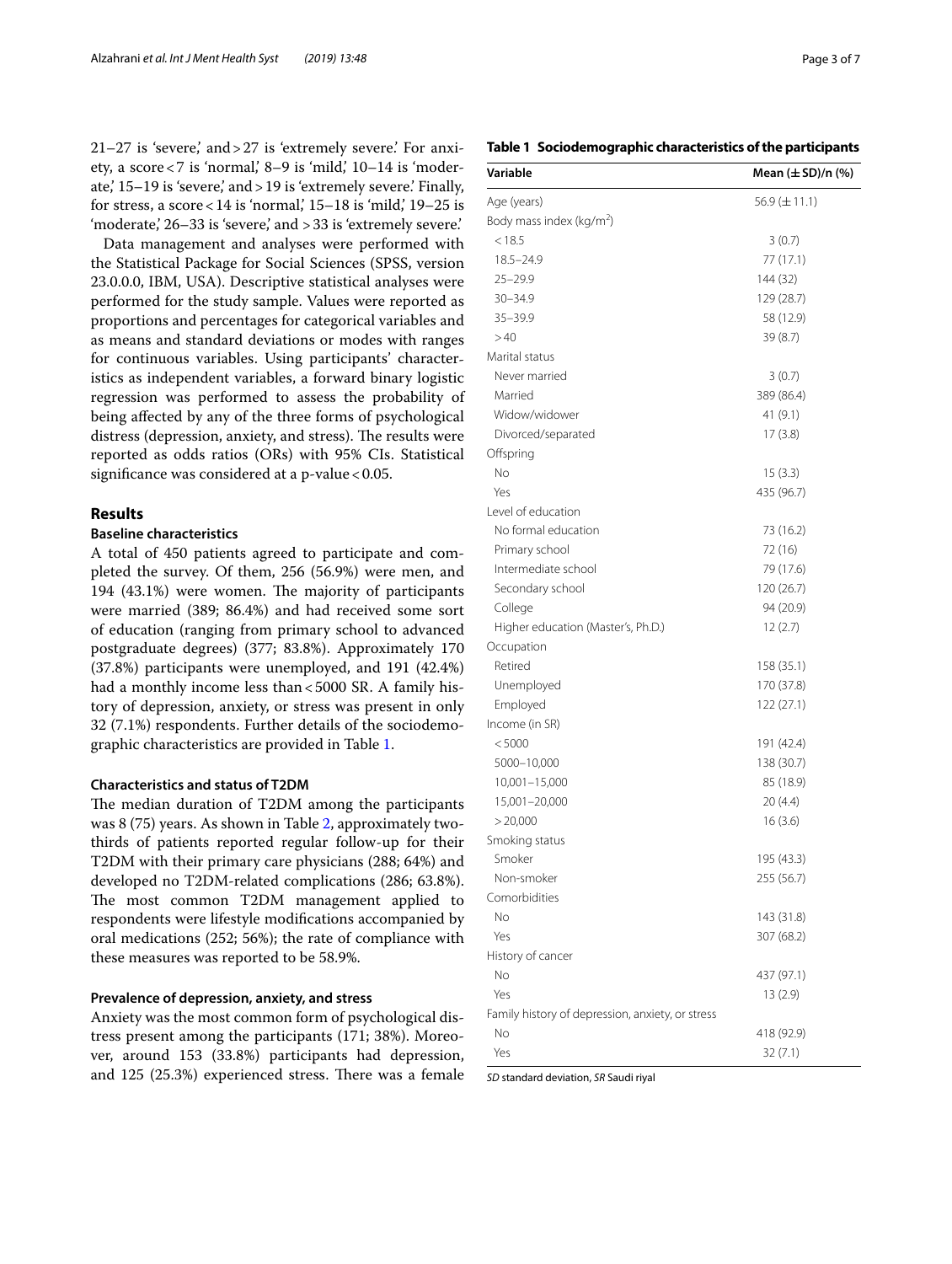## <span id="page-3-0"></span>**Table 2 Diabetes status of the participants**

| <b>Variables</b>                                          | Median (range)/<br>mean (±SD)/n (%) |
|-----------------------------------------------------------|-------------------------------------|
| Duration of diabetes (years)                              | 8(75)                               |
| Regularity of follow up                                   |                                     |
| Irregular                                                 | 162 (36)                            |
| Regular                                                   | 288 (64)                            |
| Most recent HbA1c level (%)                               | 8(1)                                |
| Complications of diabetes                                 |                                     |
| None                                                      | 286 (63.8)                          |
| Diabetic retinopathy                                      | 35(7.8)                             |
| Diabetic nephropathy                                      | 23(5.1)                             |
| Cardiovascular complications                              | 35(7.8)                             |
| Diabetic foot ulcers/amputation                           | 1(0.2)                              |
| >1 complications                                          | 69 (15.3)                           |
| Current diabetes management                               |                                     |
| Lifestyle modifications                                   | 3(0.7)                              |
| Lifestyle modifications + oral medications                | 252 (56)                            |
| Lifestyle modifications + oral medications<br>$+$ insulin | 152 (33.8)                          |
| Lifestyle modifications + insulin                         | 43 (9.6)                            |
| Compliance with diabetes management measures              |                                     |
| No                                                        | 185 (41.1)                          |
| Yes                                                       | 265 (58.9)                          |

*SD* standard deviation, *HbA1c* glycated hemoglobin A1c

predominance among respondents regarding the three forms of mental health problems; women accounted for 57.9% of patients with depression, 54.4% of patients with anxiety, and 57% of patients with stress. The prevalence of the three forms of psychological distress based on severity is summarized in Table [3](#page-3-1).

### **Predictors of depression, anxiety, and stress**

Table [4](#page-4-0) shows the forward binary logistic regression models, including the signifcant predictors of depression, anxiety, and stress. Across all three models, a 1-unit increase in the most recent hemoglobin A1c level was associated with a 2.03-fold increase in the odds of having depression (95% CI 1.65–2.51), a 1.54-fold increase in having anxiety (95% CI 1.29–1.84), and a 1.55-fold increase in having stress (95% CI 1.29–1.85). In addition, the presence of comorbidity was associated with a 1.94-fold increase in the odds of having depression (95% CI 1.08–3.46) and a 1.65-fold increase in having anxiety (95% CI 1.01–2.69).

Moreover, self-reported compliance with diabetes management measures was associated with a decreased odds of having depression  $(OR=0.48, 95\% \text{ CI } 0.28-$ 0.81), anxiety (OR=0.61, 95% CI 0.38–0.99), or stress (OR=0.53, 95% CI 0.31–0.90). Furthermore, female

<span id="page-3-1"></span>**Table 3 Severity of diabetes, anxiety, and stress symptoms among the participants**

| <b>Mental disorder</b> | n   | %    |
|------------------------|-----|------|
| Depression             |     |      |
| Normal                 | 298 | 66.2 |
| Mild                   | 42  | 9.3  |
| Moderate               | 63  | 14.0 |
| Severe                 | 32  | 7.1  |
| Extremely severe       | 15  | 3.3  |
| Anxiety <sup>a</sup>   |     |      |
| Normal                 | 276 | 61.7 |
| Mild                   | 60  | 13.4 |
| Moderate               | 58  | 13.0 |
| Severe                 | 27  | 6.0  |
| Extremely severe       | 26  | 5.8  |
| Stress <sup>a</sup>    |     |      |
| Normal                 | 333 | 74.5 |
| Mild                   | 38  | 8.5  |
| Moderate               | 44  | 9.8  |
| Severe                 | 22  | 4.9  |
| Extremely severe       | 10  | 2.2  |

<sup>a</sup> Missing data $=$ 3

participants were 2.69 times more likely to have depression (95% CI 1.62–4.47), 1.79 times more likely to have anxiety (95% CI 1.16–2.78), and 1.86 times more likely to have stress (95% CI 1.45–3).

For depression alone, an increase in age was associated with a decreased odds of sufering from depression  $(OR = 0.95, 95\% \text{ CI } 0.93 - 0.98)$ . Regarding the time since a T2DM diagnosis, a 1-unit increase was associated with a 1.07-fold increase in the probability of having depression (95% CI 1.02–1.11).

In the anxiety and stress models, those with a family history of chronic diseases were 1.84 times more likely to sufer from anxiety (95% CI 1.19–2.84) and 2.39 times more likely to suffer from stress (95% CI 1.47-3.86).

## **Discussion**

This study assessed the prevalence and predictors of depressions, anxiety, and stress among patients with T2DM in primary care settings in Saudi Arabia. Of the 450 participants, 38% exhibited anxiety, 33.8% showed depressive symptoms, and 25.3% sufered from stress. The main predictors of psychological distress were elevated hemoglobin A1c levels, presence of comorbidities, self-reported compliance with diabetes management, being a woman, family history of chronic diseases, duration since T2DM diagnosis. Advancing age and compliance on treatment were associated decreased odds of depression, anxiety and stress.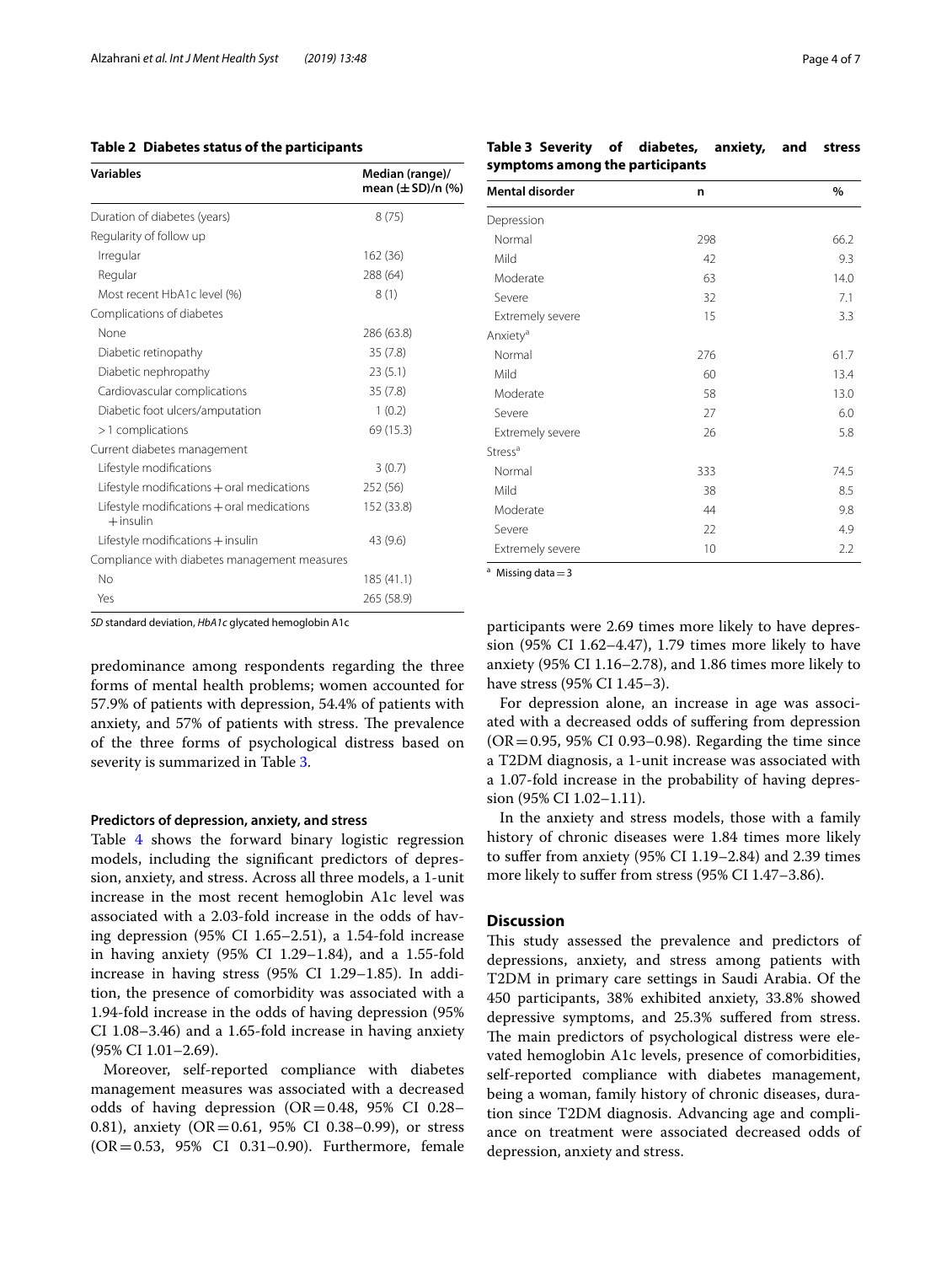| Independent variables                        | p     | <b>OR</b> | 95% CI |       |
|----------------------------------------------|-------|-----------|--------|-------|
|                                              |       |           | Lower  | Upper |
| Depression                                   |       |           |        |       |
| Females (reference: males)                   | 0.000 | 2.690     | 1.620  | 4.465 |
| Age                                          | 0.000 | 0.950     | 0.925  | 0.977 |
| Comorbidities                                | 0.026 | 1.936     | 1.082  | 3.464 |
| Duration of diabetes (years)                 | 0.004 | 1.065     | 1.020  | 1.112 |
| Most recent HbA1c level                      | 0.000 | 2.032     | 1.645  | 2.511 |
| Compliance with diabetes management measures | 0.006 | 0.477     | 0.280  | 0.810 |
| Anxiety                                      |       |           |        |       |
| Females (reference: males)                   | 0.009 | 1.794     | 1.157  | 2.782 |
| Comorbidities                                | 0.043 | 1.654     | 1.017  | 2.689 |
| Family history of chronic diseases           | 0.006 | 1.841     | 1.192  | 2.842 |
| Most recent HbA1c level                      | 0.000 | 1.542     | 1.290  | 1.842 |
| Compliance with diabetes management measures | 0.048 | 0.612     | 0.377  | 0.996 |
| <b>Stress</b>                                |       |           |        |       |
| Females (reference: males)                   | 0.012 | 1.857     | 1.147  | 3.005 |
| Family history of chronic diseases           | 0.000 | 2.385     | 1.473  | 3.860 |
| Most recent HbA1c level                      | 0.000 | 1.547     | 1.291  | 1.853 |
| Compliance with diabetes management measures | 0.020 | 0.527     | 0.308  | 0.903 |

<span id="page-4-0"></span>**Table 4 Signifcant predictors of depression, anxiety, and stress on forward binary logistic regression**

*OR* odds ratio, *CI* confdence interval, HbA1c, glycated hemoglobin

Similar to two studies of Saudi patients with diabetes that examined anxiety in comparison to other mental health problems, anxiety was the most common form of psychological distress  $[25, 26]$  $[25, 26]$  $[25, 26]$  $[25, 26]$ . The prevalence of anxiety in our sample is similar to that found among T2DM patients in the central region of Saudi Arabia (43.6%) but higher than the prevalence reported among patients in the northern parts of Saudi Arabia (28.5%) [\[25](#page-6-4), [26](#page-6-5)]. Another study conducted in Qatar using the DASS-21, revealed that more than half of the T2DM patients suffered from signifcant symptoms of anxiety [[29\]](#page-6-7).

The prevalence of depression among patients with T2DM in our study concurs with the rates of 34–37.9% found by several local studies  $[18–27]$  $[18–27]$ . In one study that was conducted among patients in secondary and tertiary hospitals, the prevalence of depression was substantially higher at around 78% using the Patient Health Questionnaire (PHQ-9) [[24\]](#page-6-8). A lower prevalence of depression (22.4% and 20.68%) was observed in two other studies  $[22, 25]$  $[22, 25]$  $[22, 25]$  $[22, 25]$ . This variation in the prevalence of depression might be attributed to diferent settings (i.e. primary versus secondary and tertiary healthcare centers) and sociodemographic characteristics of the participants. Despite these varying estimates, it is well documented that rates of psychological distress (e.g., anxiety and depression) are higher in patients with T2DM than in the general population [[30](#page-6-10)].

In line with other studies, we also found that female sex was a predictive factor for depression, anxiety, and stress. Multiple factors, though we did not examine them, from diferent studies have been linked to this female predominance such as lack of social support as well as experiencing adverse life events [\[31](#page-6-11), [32](#page-6-12)]. Additionally, our study revealed that an increased duration of diabetes was associated with an increased odds of having depression. Similar fndings have been reported by several studies [\[9](#page-5-8), [29](#page-6-7)]. Cumulative vulnerability regarding the time to develop diabetes-related complications is proposed as a possible mechanism underlying the association between the duration of diabetes and anxiety and depression.

The presence of comorbidities was also a strong predictor for anxiety and stress. The association between physical illnesses and anxiety has been proven in multiple studies concerning a wide range of physical complaints [\[33\]](#page-6-13). Moreover, a study conducted in 2017 on a similar population revealed a high prevalence of mental health disorders (57.3%) among patients with diabetes and hypertension attending primary health care centers [[34\]](#page-6-14). Another study among T2DM patients showed that comorbidities were strong predictors of stress [\[35](#page-6-15)]. In addition, our fndings corroborate those of previous studies where individuals with a family history of chronic diseases (e.g., T2DM and hypertension) were at risk of anxiety and stress [\[35](#page-6-15), [36\]](#page-6-16).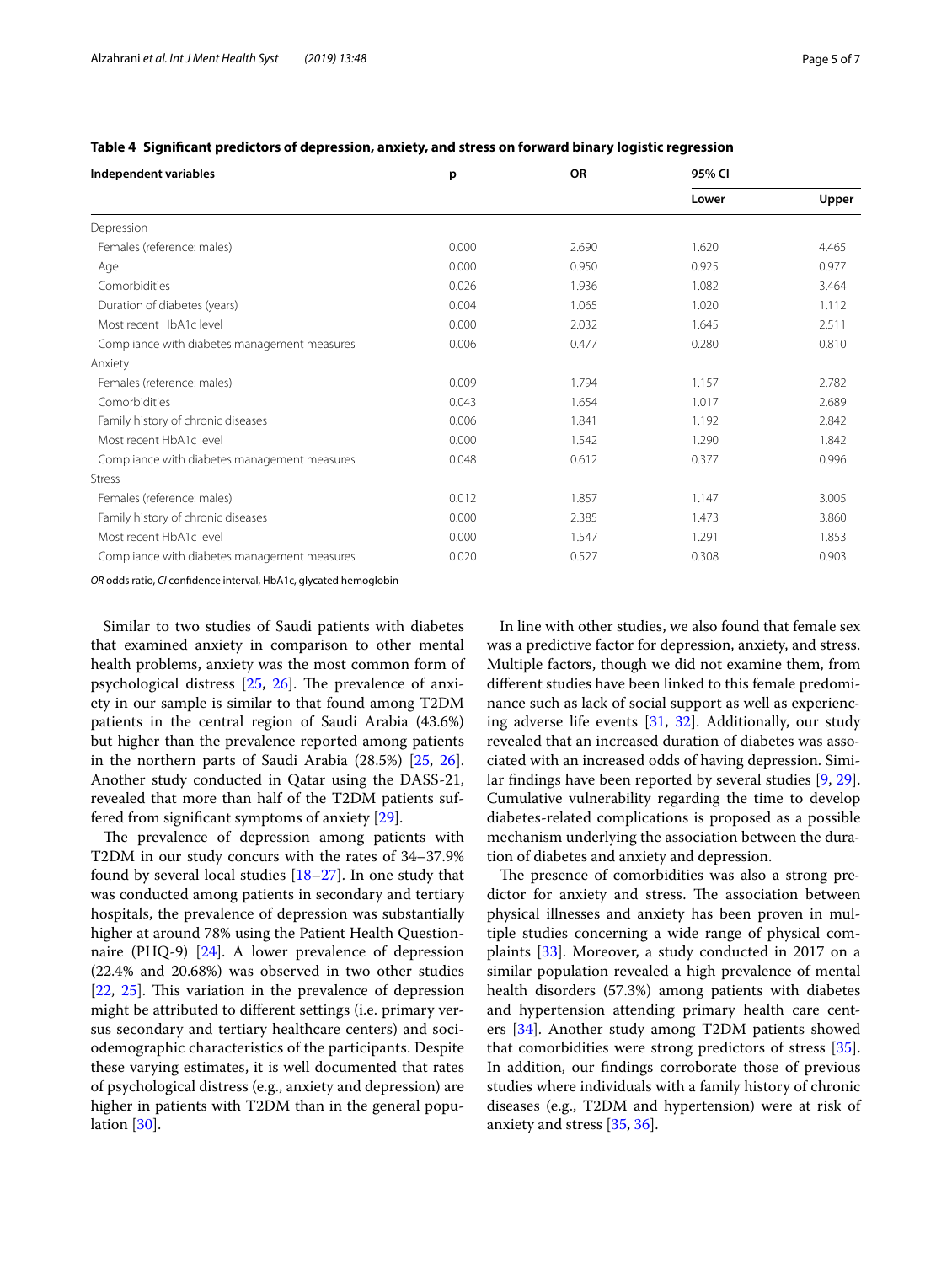Our fndings are also consistent with previous longitudinal and cross-sectional studies where poor glycemic control, expressed as elevated hemoglobin A1c, was associated with depression, anxiety, and stress [[37,](#page-6-17) [38](#page-6-18)]. One possible explanation for this association was the fnding of a meta-analysis of observational studies that depression was associated with higher rates of non-adherence to management plans for diabetes [[39](#page-6-19)]. Anxiety and stress have also been associated with poor treatment compliance and implicated as predictors of poor glycemic control in multiple large-scale studies [[38,](#page-6-18) [40\]](#page-6-20).

In addition to compliance with diabetes management measures, advancing age was a protective factor against depression in our sample. Multiple longitudinal and community-based studies have similarly demonstrated that younger T2DM patients were at higher risk of depression [[41](#page-6-21), [42\]](#page-6-22).

The strengths of this study lie in the larger sample size in comparison to previous studies. It is also the frst, to our knowledge, to examine stress and the cooccurrence of depression, anxiety and stress among patients of diabetes in Saudi Arabia. However, this study has some potential limitations. First, the DASS-21 is only a screening tool for depression, anxiety, and stress symptoms. Second, the cross-sectional design is inadequate to assess the direction of the relationship between depression, anxiety, and stress and T2DM. In addition, the inclusion of controls in future studies can help to further elucidate the nature of the relationship between mental health disorders and T2DM.

## **Conclusion**

The findings of this study revealed high rates of depression, anxiety, and stress symptoms among patients with T2DM. Older age and compliance with diabetes management measures were signifcant protective factors. In comparison, female sex, elevated hemoglobin A1c, the presence of comorbidities, and a positive family history of chronic diseases were signifcant predictors of depression, anxiety, and/or stress. Periodic screening of patients with diabetes in primary healthcare settings for early signs of psychological distress using easy and inexpensive validated screening tools like the DASS-21 questionnaire is recommended. Further studies with larger sample sizes and control subjects need to be conducted to investigate the causes and outcomes of these higher rates of psychological distress among Saudi patients with diabetes.

#### **Abbreviations**

HbA1c: hemoglobin A1c; CI: confdence interval; DASS-21: Depression, Anxiety, and Stress Scale; MNGHA: Ministry of National Guards Health Afairs; OR: odds ratio; T2DM: type 2 diabetes mellitus; WHO: World Health Organization.

#### **Acknowledgements**

The authors would like to express their gratitude to Dania Alsabbali, Duaa Aldhubiani, Faisal Aljunaid, and Bashayer Alharbi for their help in collecting the data.

#### **Authors' contributions**

AAlzahrani devised the main idea of this research. All authors provided feedback on the study design for improvement. Data collection was done by all authors in addition to Dania Alsabbali, Duaa Aldhubiani, Faisal Aljunaid, and Bashayer Alharbi. AAlghamdi analyzed the data. All authors drafted the manuscript. All authors read and approved the fnal manuscript.

## **Funding**

This research project received no funding.

#### **Availability of data**

The datasets used and/or analysed during the current study are available from the corresponding author on reasonable request.

#### **Ethics approval and consent to participate**

This Study was approved by the Institutional Review Board of King Abdullah International Medical Research Center (reference number: RYD-18-417780-108442).

#### **Consent for publication**

Not applicable.

#### **Competing interests**

The authors declare that they have no competing interests.

#### **Author details**

<sup>1</sup> College of Medicine, King Saud Bin Abdulaziz University for Health Sciences, Jeddah, Saudi Arabia. <sup>2</sup> King Abdullah International Medical Research Center, Jeddah, Saudi Arabia. 3 Department of Family Medicine, Ministry of the National Guard-Health Affairs, King Abdulaziz Medical City, Jeddah, Saudi Arabia.

Received: 12 March 2019 Accepted: 10 July 2019 Published online: 16 July 2019

#### **References**

- <span id="page-5-0"></span>1. Punthakee Z, Goldenberg R, Katz P. Defnition, classifcation and diagnosis of diabetes, prediabetes and metabolic syndrome. Can J Diabetes. 2018;42:S10–5. [https://doi.org/10.1016/j.jcjd.2017.10.003.](https://doi.org/10.1016/j.jcjd.2017.10.003)
- <span id="page-5-1"></span>2. Chan M. Global report on diabetes. Geneva: World Health Organization. 2014;58(12):1–88. [http://www.who.int/about/licensing/copyright\\_form/](http://www.who.int/about/licensing/copyright_form/index.html).%250AThe) [index.html\).%0AThe.](http://www.who.int/about/licensing/copyright_form/index.html).%250AThe)
- <span id="page-5-2"></span>3. WHO. Saudi Arabia—World Health Organization—diabetes country profles, 2016. 2016.
- <span id="page-5-3"></span>4. Ranna Parekh. Depression. 2017. [https://www.psychiatry.org/patients](https://www.psychiatry.org/patients-families/depression/what-is-depression)[families/depression/what-is-depression](https://www.psychiatry.org/patients-families/depression/what-is-depression). Accessed 1 Jan 2019.
- <span id="page-5-4"></span>5. American Psychological Association. Anxiety. [https://www.apa.org/topic](https://www.apa.org/topics/anxiety/) [s/anxiety/](https://www.apa.org/topics/anxiety/). Accessed 1 Jan 2019.
- <span id="page-5-5"></span>6. Lazarus R, Folkman S. Stress, appraisal, and coping. New York: Springer; 1984.
- <span id="page-5-6"></span>7. Jo H. Depression and daily life. 2018. [https://adaa.org/learn-from-us/](https://adaa.org/learn-from-us/from-the-experts/blog-posts/consumer/depression-and-daily-life) [from-the-experts/blog-posts/consumer/depression-and-daily-life.](https://adaa.org/learn-from-us/from-the-experts/blog-posts/consumer/depression-and-daily-life) Accessed 2 Dec 2018.
- <span id="page-5-7"></span>8. World Health Organization. Depression and other common mental disorders. Geneva: WHO; 2017.
- <span id="page-5-8"></span>9. Kaur G, Tee GH, Ariaratnam S, Krishnapillai AS, China K. Depression, anxiety and stress symptoms among diabetics in Malaysia: a cross sectional study in an urban primary care setting. BMC Fam Pract. 2013;14:69.
- 10. Šurkienė G. Prevalence and determinants of anxiety and depression symptoms in patients with type 2 diabetes in Lithuania. Med Sci Monit. 2014;20:182–90. [http://www.medscimonit.com/abstract/index/idArt](http://www.medscimonit.com/abstract/index/idArt/890019) [/890019](http://www.medscimonit.com/abstract/index/idArt/890019).